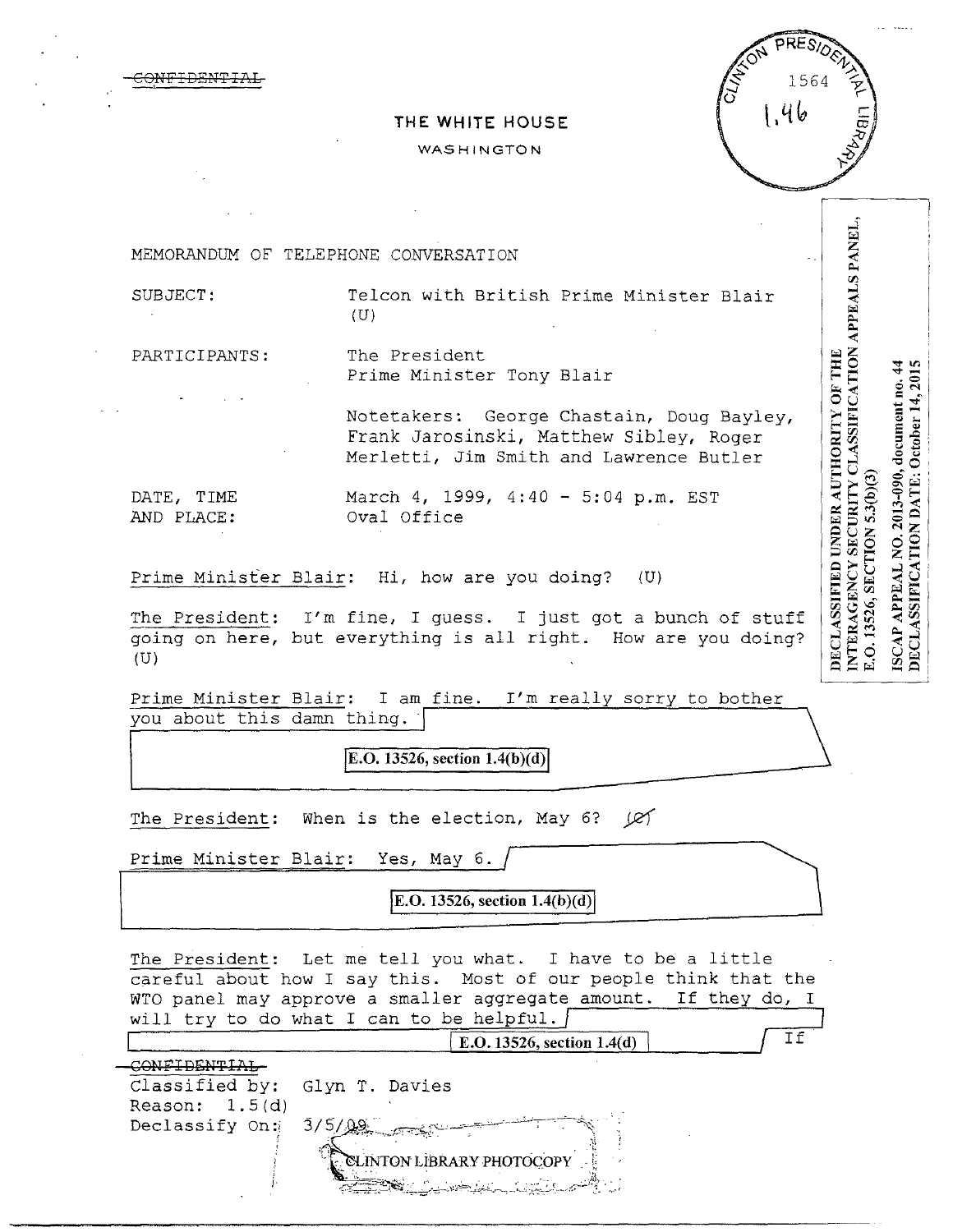### CONFIDENTIAL<sub>2</sub>

we do this, it will presumably be well in advance of the election. Anything you can do through Leon to get the WTO panel to make their decision would be very helpful. The only way we can get nailed is if they approve the exact amount, but I assume it will be lower, then we'll have an opportunity.  $+e^+$ 

**\E.O. 13526, section l.4(b)(d)\** 

| Prime Minister Blair: |  |
|-----------------------|--|
| -----                 |  |
|                       |  |
|                       |  |
|                       |  |
|                       |  |
|                       |  |
|                       |  |
|                       |  |
|                       |  |
|                       |  |
|                       |  |
|                       |  |
|                       |  |
|                       |  |
|                       |  |
|                       |  |

The President: They are significant. One of the things I've tried to do before, and I hope this year will pass, is a new initiative to get more money through trade and investment. They're extremely vulnerable to drug lords, and bananas will be essentially a holding action. I think that maybe this is something the European Union and United States can do together and get them more help down there. I am worried about both Caribbean and Central America because of this storm.

# **E.O. 13526, section 1.4(d)**

I think it is a legitimate serious issue, not just about two Central American countries going broke. It's a deeper thing on all sides. I would be prepared to work on that. The main thing between now and May is to get these guys to talk. If you could get the WTO panel to make a rapid decision, maybe we could work something through on this. (et

Prime Minister Blair: (2)

The President: What they could do, what I am worried about, is they may be sympathetic to you, and maybe rule against you on the merits. If they keep kicking the can down the road, that would be the worst for you politically.  $\mathcal{Q}$ 

Prime Minister Blair:

The President: I agree with you. I'm trying to pass a billion dollar trade initiative and all the right-wing Republicans bailed out on me yesterday. They spent all that money, billions

CONFIDENTIA.



**\E.O. 13526, section 1.4(b)(d)\**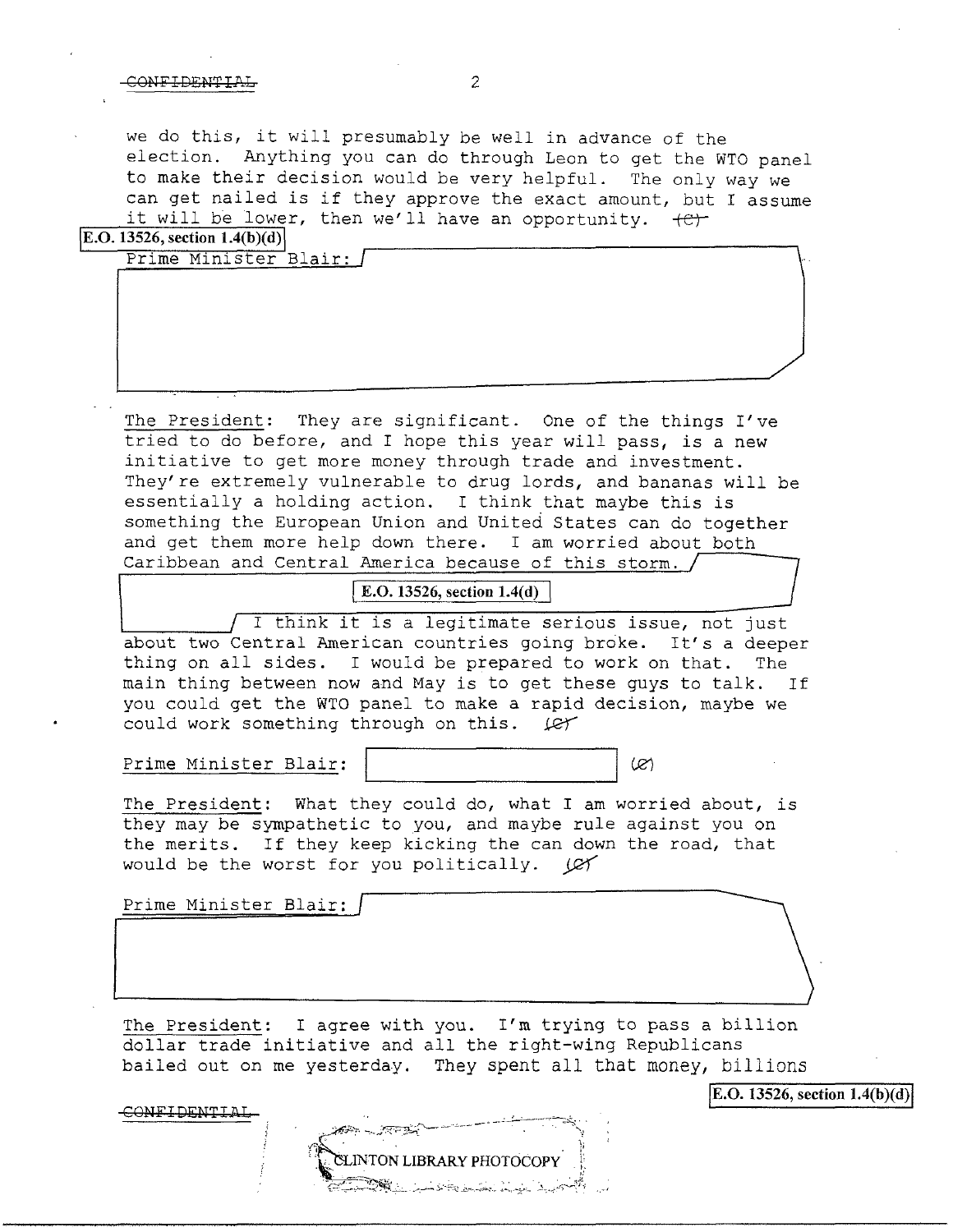## CONFIDENTIAL 3

#### $\vert$ **E.O.** 13526, section 1.4(b)(d)

and billions, supporting dictatorships and taking sides in civil wars, but they won't help me get them back on their feet. They're trying to keep me from getting it before I go down there next week.  $+e^+$ 

Prime Minister Blair:

أسحلا

The President: I got it. Look, basically what is at stake here is I've had to fight back 80 percent of both parties in Congress who want to legislate something worse than what I did. The whole credibility of the WTO is at issue here. But what is important, in order for me to do anything, is for the WTO to decide sooner rather than later. I should have some flexibility<br>if they decide that it should be X million dollars less.

Prime Minister Blair: That would be very helpful.  $\sqrt{2}$ 

The President: That is why it's important not to talk about it. Because if we do I will have everybody all over me. *IE*Y

Prime Minister Blair:  $\overline{\sqsubset}$ 

The President: Can I ask you another quick question.  $(U)$ 

Prime Minister Blair: Yes. (U)

The President: What do you want me to say on St. Patrick's Day over here? Where will we be by then?  $-(C)$ -

INTON LIBRARY PHOTOCOPY

Prime Minister Blair:

**JE.O. 13526, section 1.4(b)(d) JE.O. 13526, section 1.4(b)(d)**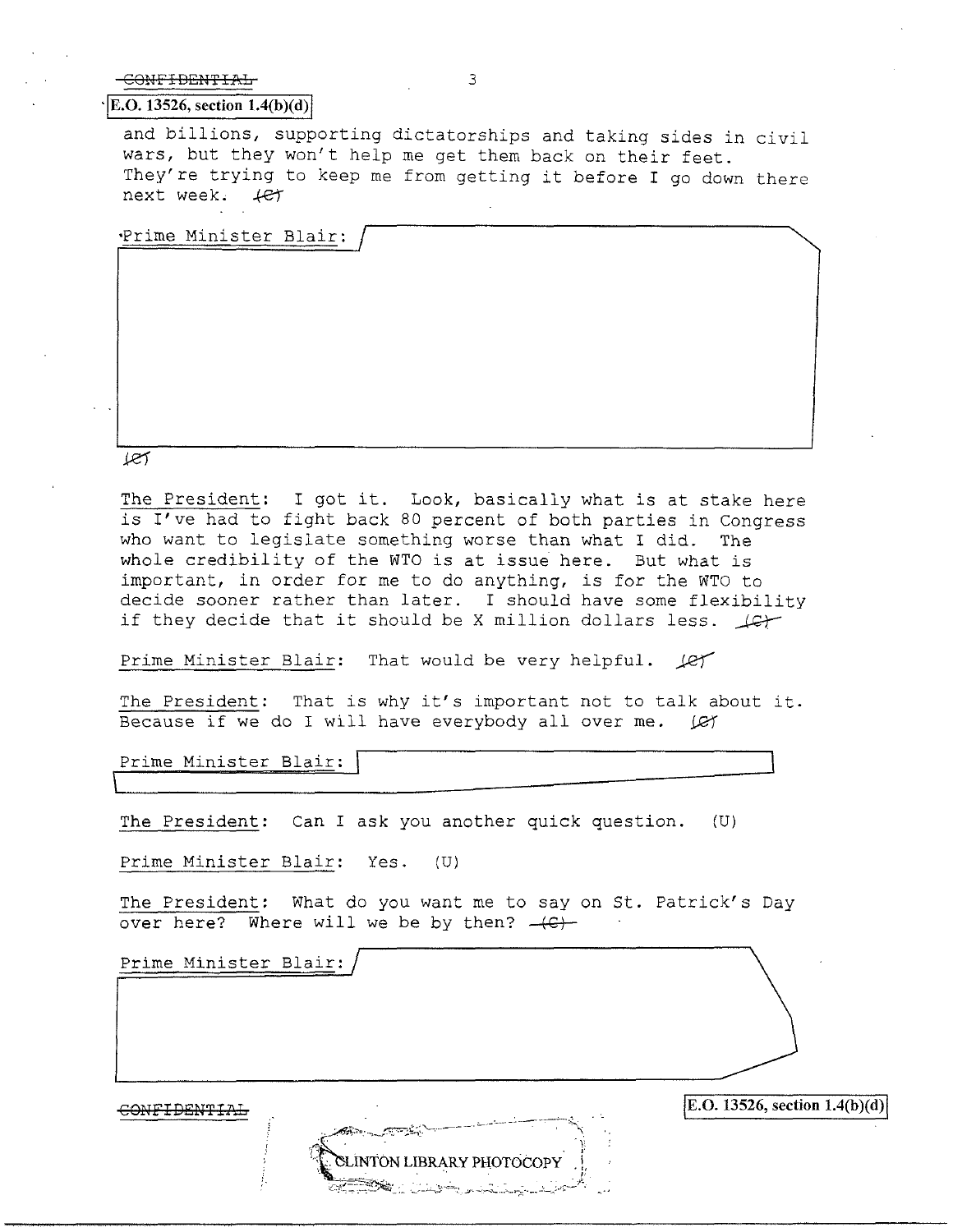The President: Let me ask you this. Is there some way to manifest the commitment by something they say to you or me? Then a week later, some big declaration on decommissioning. Is<br>there some way to do it that way?  $\cancel{\ell}$   $\cancel{\ell}$ their a week facer, some big decidention.

The President: Right now, they're saying trust me. But they could make these statements, then dick around.  $\angle$ e1

Prime Minister Blair:

The President: How do they justify the Good Friday accords?  $\overline{\mathscr{L}}$ 

**INTON LIBRARY PHOTOCOPY** 

Prime Minister Blair:

**[E.O. 13526, section 1.4(b)(d)** 

CONFIDENTIAL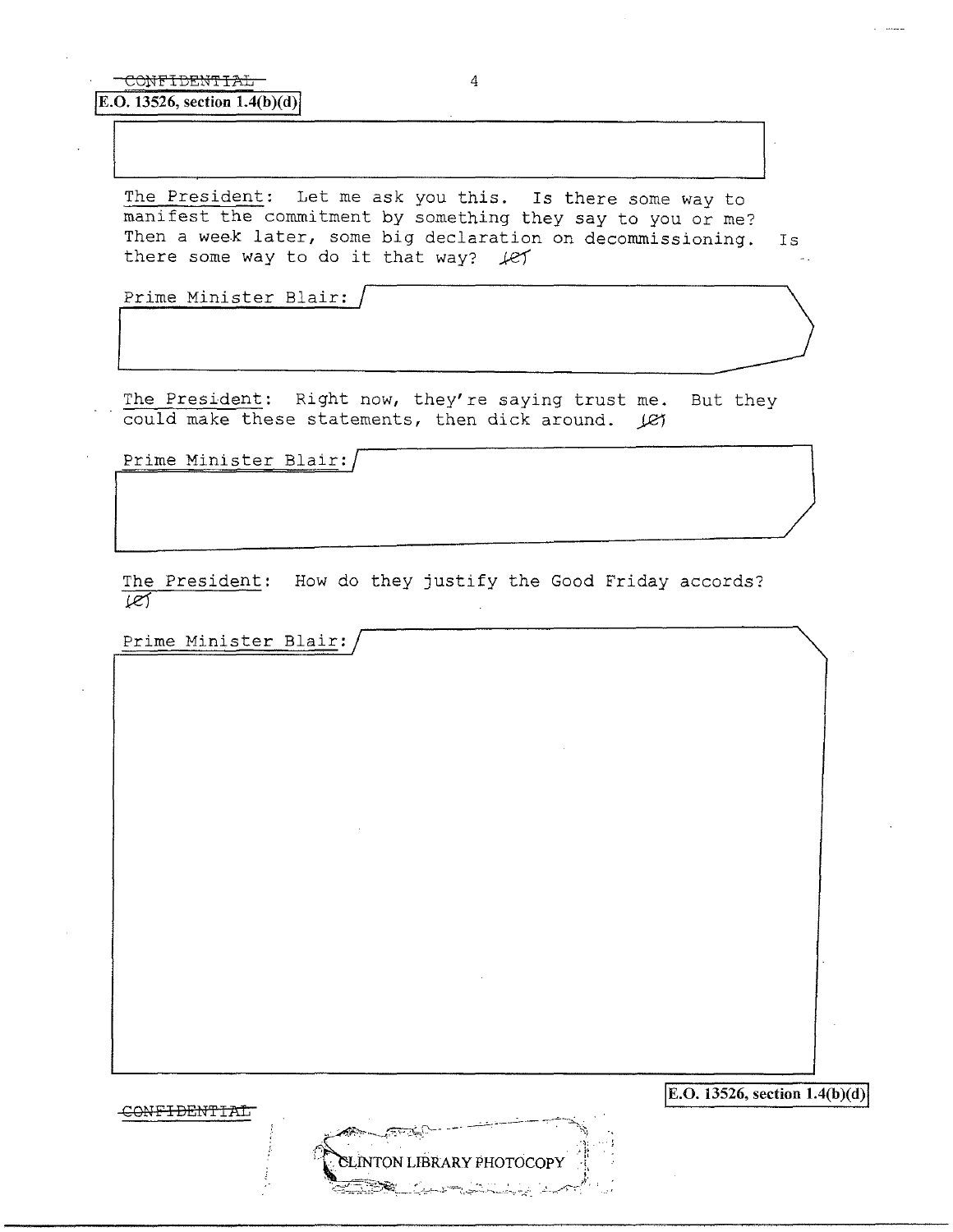• jE.O. 13526, section **1.4(b )( d)** I

The President: I completely agree. If you have any more instructions or advice between now and St. Patrick's Day, I'll be glad to have it. But, I got it. +er

Prime Minister Blair: /

The President: I think we have a chance to get the Kosovars to all right on the Kosovo agreement.  $\angle$ ey

Prime Minister Blair: Really? (C)

The President: Yes. (Ø

Prime Minister Blair: That would be great.  $\sqrt{e^2 + 1}$ 

The President: Bob Dole went over there today for me. He's been a champion of theirs. I'd say we have a pretty good chance. I'm worried about the possibility of the Kosovars saying yes, Milosevic saying no, and NATO will blink. I'm really worried. We need to suck it up. You and I may have to do another round of calls.  $#f$ 

Prime Minister Blair:

<del>CONFIDENTIAL</del>

The President: All right. Let me know about all this other stuff.  $\varnothing$ 

 $|E.O. 13526$ , section  $1.4(b)(d)$ 

Prime Minister Blair: Thanks a lot. (U)

The President: I'll see you. If you have anything more on the other issues, let me know, directly or indirectly, through our channels. (U)